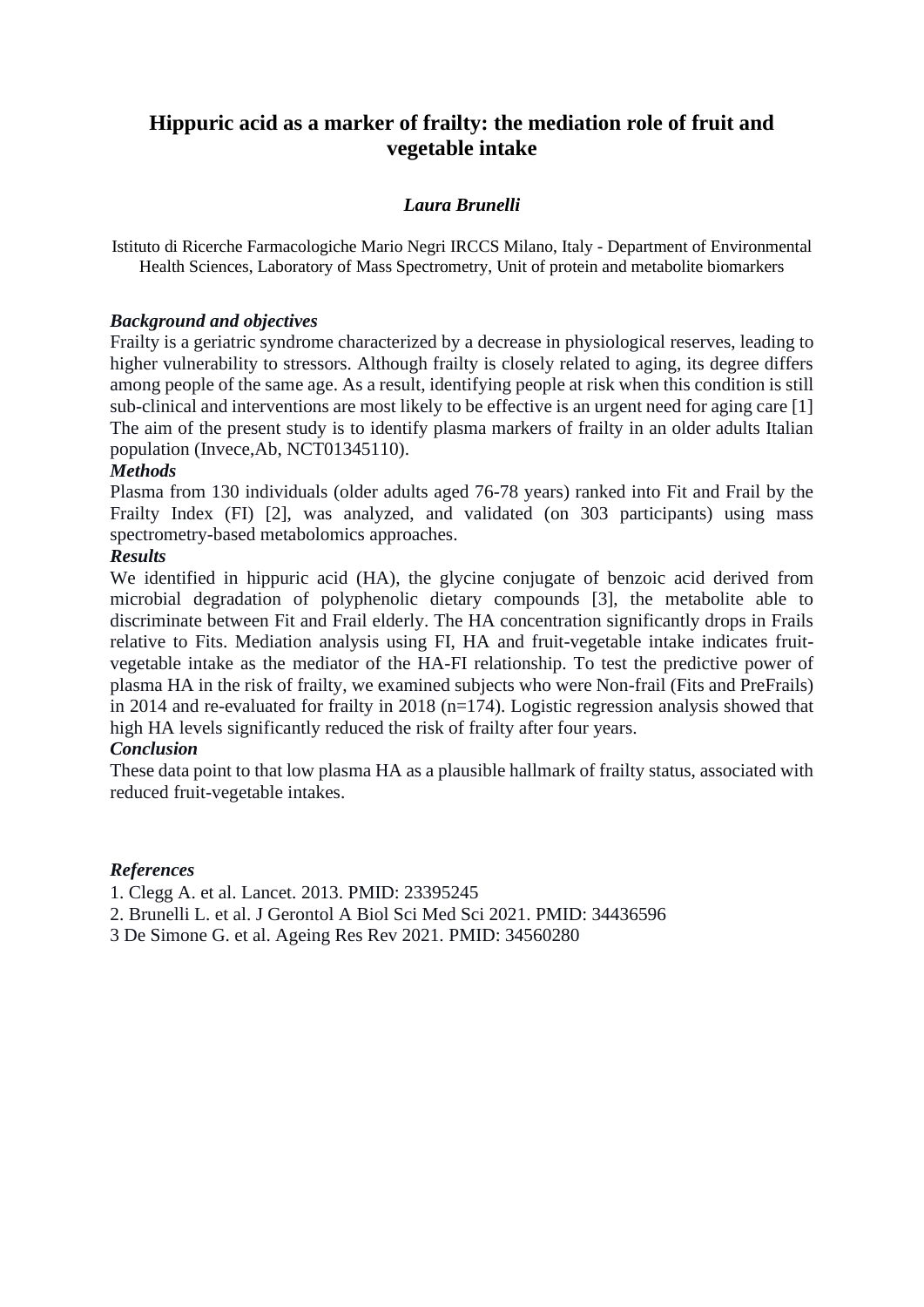TITLE Spirulina: The New Nutritional Approach for sustainable nutrition, towards Carbon Neutrality Roberta Carotenuto

Background and objectives

This new nutritional approach was created to combine the agro-food tradition with the future of nutrition and NUTRACEUTICS: eating not only to eat, but to feel good.

Spirulina (Arthrospira platensis) is a blue-green microalgae, with a spiral shape, used in food since ancient times for its exceptional nutritional potential.

Defined by the UN World Food Conference as "food of the future" for its properties and high sustainability of cultivation, as is now known, Spirulina is one of the most complete and balanced foods that nature offers us, a true superfood which contains all the nutrients the body needs: proteins, mineral salts, essential fatty acids, vitamins and antioxidants.

Tank cultivation (in a protected environment) and processing of Spirulina microalgae are characterized by the recovery of all resources and the principles of the circular economy; all this means that production is 100% sustainable:

- does not cause pollution and contributes to the abatement of greenhouse gases, capturing CO2 (for each Kg of Spirulina produced, 2 kg of CO2 is fixed from the environment);

- does not cause soil erosion, water contamination or forest destruction, does not require the use of toxic pesticides and herbicides;

- 1/50 of the water is used to obtain the same proteins as beef.

The Spirulina microalga is able to increase and integrate the nutritional content of conventional foods, generating beneficial effects on health.

#### **METHODS**

100 subjects with a BMI between 25 and 43 were recruited. The selected subjects were subjected to a hypocaloric diet. Some subjects had only a need for weight loss, while others in association with the need to lose weight had different physiopathological situations (anemia, reduced tolerance to carbohydrates, dyslipidemia, hypertension, intestinal dysbiosis).

Personalized food plans, developed for each patient, involve the use of 100% pure dehydrated spirulina consumed as it is (in the form of a stick added to yogurt or various beverages) or added to flours and various types of ingredients, to make pasta, bread, baked and various products, in order to increase the nutritional value of the finished product and make it a functional food.

The patients followed the dietary plan for a maximum of 2 continuous months, in some cases they continued beyond the two months with periods of rest of about 15 days.

#### **RESULTS**

The controlled intake of Spirulina in the context of a balanced diet determines in patients a physiological sense of satiety, also supported by the energizing action of the microalga, which increases compliance with diet therapy.

The balanced low-calorie food plan, in micro and macro nutrients, allowed to obtain a significant weight loss and a normalization of altered blood chemistry parameters (LDL cholesterol, triglycerides, GOT, GPT, blood glucose).Another interesting result was the improvement of blood chemistry parameters such as serum iron, ferritin and hemoglobin in patients with iron deficiency or in vegan and vegetarian patients. In most plants, the bioavailability of iron is reduced due to the presence of phytates and oxalates which make the iron not fully assimilable in the intestine.

In Spirulina the absence of phytates and oxalates increases the bioavailability of iron, allowing an improvement in the blood chemistry parameters listed above.

#### **CONCLUSIONS**

The multiple nutritional and reconstituting properties of Spirulina make it the natural product for all those who want to maintain a healthy and balanced lifestyle, which through healthy eating will prevent the occurrence of serious diseases, or to supplement the diet of people with deficiencies At the same time, it is important to promote cultural and environmental awareness and the training of conscious consumers in choosing a healthy diet and their own ecological footprint. Spirulina is a food characterized by extraordinary benefits both for human nutrition and for environmental sustainability.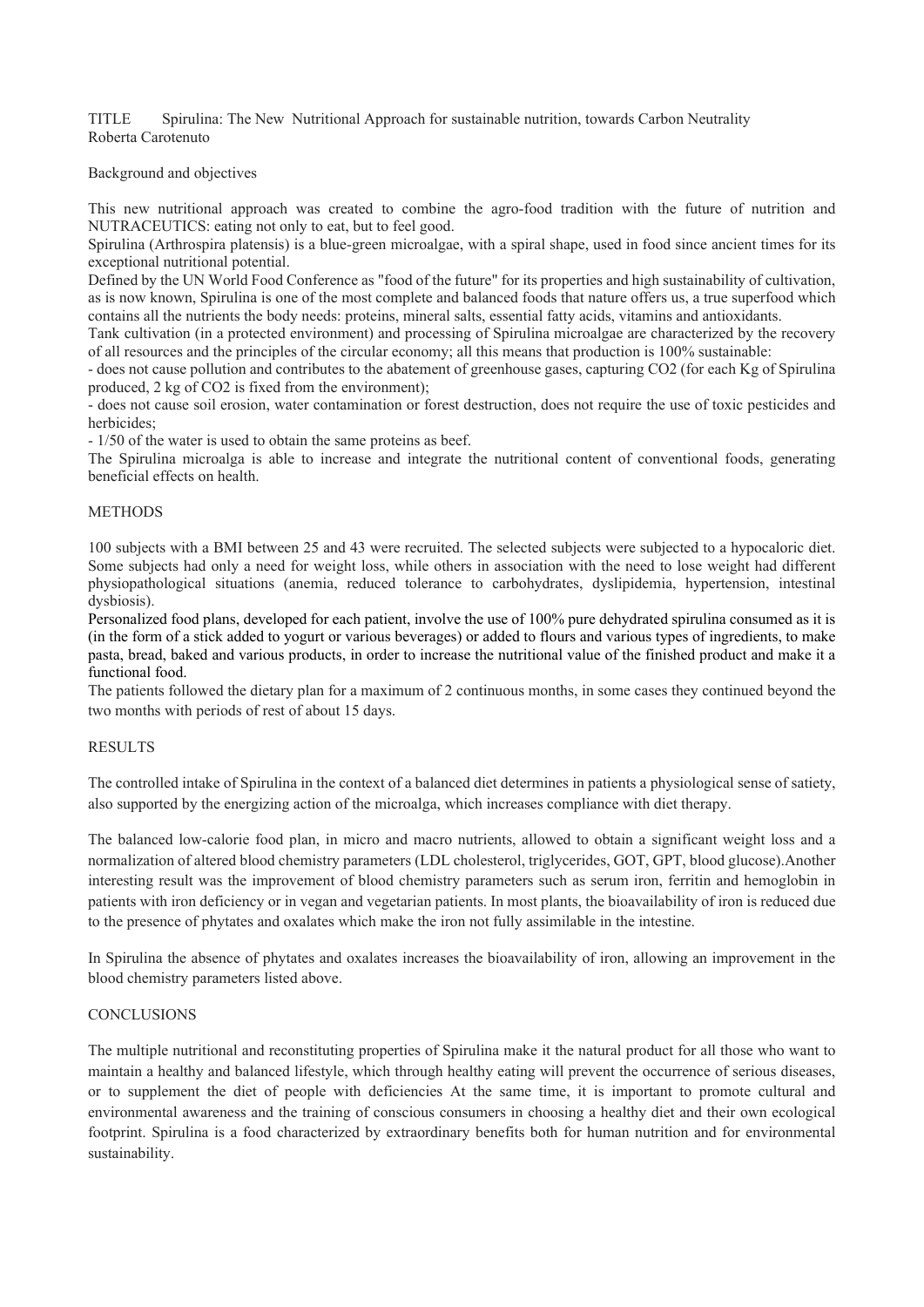#### TITOLO

Spirulina: il nuovo approccio nutrizionale per nutrire in modo sostenibile, verso la Carbon Neutrality Roberta Carotenuto

Biologa Specialista in Scienza dell'Alimentazione – Specialista in Microbiologia e Virologia

#### INTRODUZIONE

Questo nuovo approccio nutrizionale nasce per coniugare la tradizione agro-alimentare al futuro dell'alimentazione e alla Nutraceutica: mangiare non solo per nutrirsi, ma per stare bene.

La Spirulina (Arthrospira platensis) è una microalga di colore verde-azzurro, dalla forma a spirale, utilizzata in ambito alimentare fin dall'antichità per il suo eccezionale potenziale nutritivo.

Definita dalla Conferenza mondiale dell'alimentazione dell'Onu come "alimento del futuro" per le sue proprietà e l'alta sostenibilità di coltivazione, come ormai noto la Spirulina è uno degli alimenti più completi e bilanciati che la natura ci offre, un vero superfood che contiene tutti gli elementi nutritivi di cui necessita l'organismo: proteine, sali minerali, acidi grassi essenziali, vitamine e antiossidanti. La coltivazione in vasca e di trasformazione della microalga Spirulina sono caratterizzate dal recupero di tutte le risorse e dai principi dell'economia circolare; tutto ciò fa sì che la produzione sia sostenibile al 100%:

- non causa inquinamento e contribuisce all'abbattimento dei gas serra, catturando Co2
- non causa erosione del terreno, contaminazione di acqua o distruzione forestale, non richiede l'utilizzo di pesticidi tossici ed erbicidi;
- viene utilizzata 1/50 dell'acqua per ottenere le stesse proteine del manzo.

La microalga Spirulina è in grado di aumentare e integrare il contenuto nutrizionale degli alimenti convenzionali generando effetti benefici sulla salute.

#### METODI

Sono stati reclutati 200 soggetti con un BMI compreso tra 25 e 43. I soggetti selezionati sono stati sottoposti ad un regime alimentare ipocalorico. Alcuni soggetti presentavano solo necessità di calo ponderale altri invece presentavano situazioni fisio-patologiche diverse ( anemia , ridotta tolleranza ai carboidrati, dislipidemie, ipertensione, disbiosi intestinale). I piani alimentari, prevedono l'utilizzo della Spirulina disidratata pura al 100% consumata tal o aggiunta a farine e ingredienti di vario tipo, per farne pasta, pane, prodotti da forno e varie, al fine di incrementare il valore nutrizionale del prodotto finito e renderlo un alimento funzionale. I pazienti hanno seguito il piano dietoterapico per un massimo di 2 mesi continuativi, in alcuni casi hanno proseguito oltre i due mesi con periodi di sosta di circa 15 giorni.

#### RISULTATI

L'assunzione controllata di Spirulina nell'ambito di una dieta equilibrata determina nei pazienti un fisiologico senso di sazietà, supportato anche dall'azione energizzante della microalga, che aumenta la compliance alla terapia dietetica. Il piano alimentare bilanciato , in micro e macro nutrienti, ha permesso di ottenere una perdita di peso significativa ed una normalizzazione di parametri ematochimici alterati ( colesterolo LDL, trigliceridi, GOT, GPT, glicemia). Altro risultato interessante è stato il miglioramento dei parametri ematochimici quali sideremia , ferritina ed emoglobina in pazienti che manifestavano carenza di ferro o in pz vegani e vegetariani.

#### **CONCLUSIONI**

Le molteplici proprietà nutritive e ricostituenti della Spirulina la rendono il prodotto naturale per tutti coloro che vogliano mantenere uno stile di vita sano ed equilibrato, che attraverso una sana alimentazione vogliano prevenire insorgenze di patologie anche gravi, o per integrare la dieta delle persone affette da carenze alimentari ( vegani, vegetariani, celiaci, intolleranti) e per la perdita del peso. Parallelamente è importante promuovere la sensibilizzazione culturale e ambientale e la formazione di consumatori consapevoli nella scelta di una sana alimentazione e della propria impronta ecologica. La Spirulina è un cibo caratterizzato da straordinari benefici sia per la nutrizione umana che per la sostenibilità ambientale : per nutrirsi in modo sostenibile .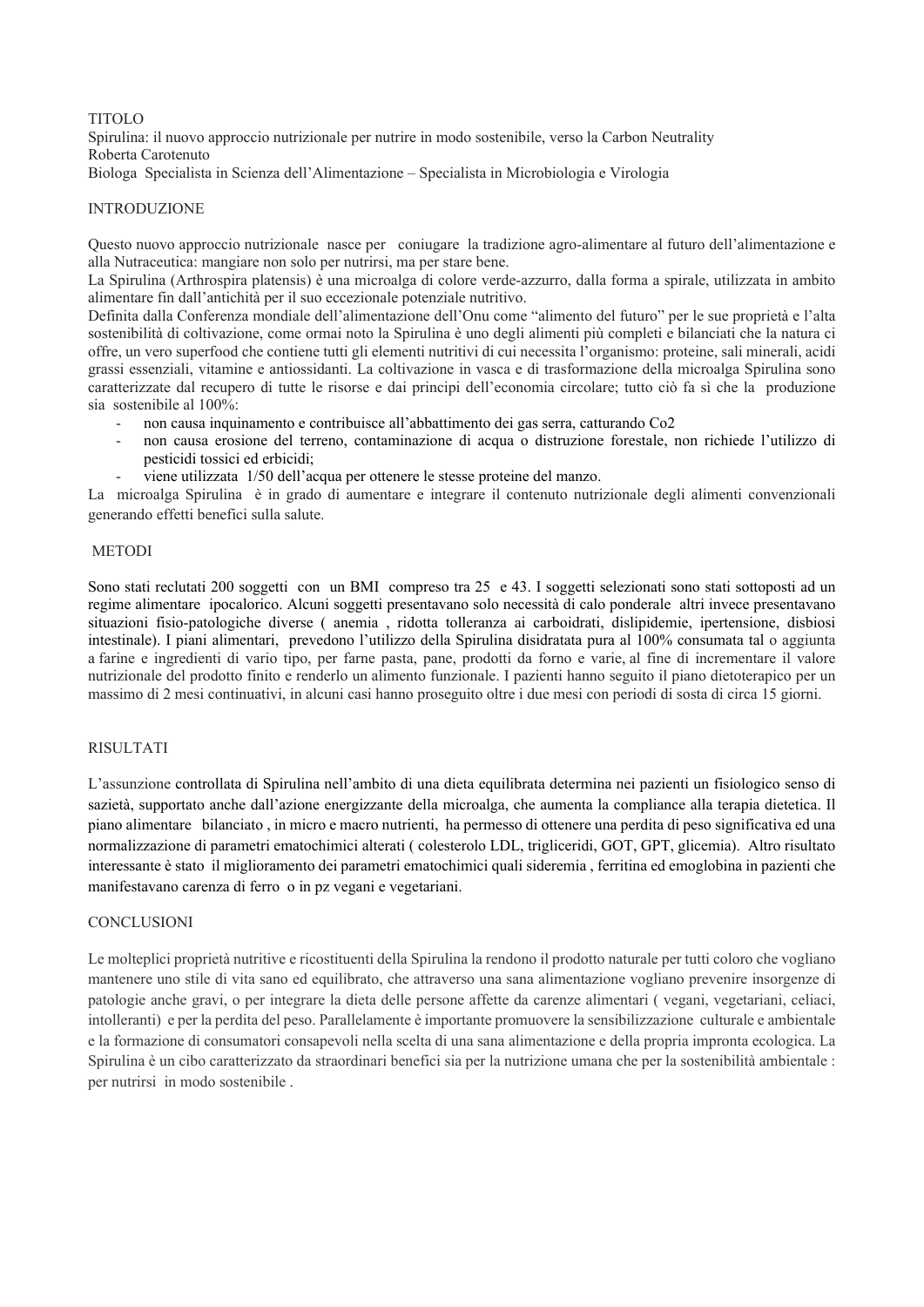# **Eating behaviour analysis of patients with severe obesity undergoing bariatric surgery**

*Dr.* **Anita Giuso**

*Co-supervisors:* **Dr. Massimo Labate Dr. Pastorini Marco**

### **ABSTRACT**

### **Background and objectives**

This work evaluates eating behaviour and body perception across two groups of patients characterized by degree II obesity  $(BMI > 35)$ .

The first group (GB) undergoing Sleeve Gastrectomy, supervised by the multidisciplinary team pre and post-surgery, the second one (GD) supervised by the multidisciplinary team during a diet therapy with five days admission to a specialist clinic.

### **Methods**

Patients are from the GAPP center in Alessandria, where they were administered the BES (Binge Eating Scale) and BUT (Body Uneasiness Test) questionnaires, and they were required a 7 days food and physical activity diary. We assess the treatment's differences implementing a one-way ANOVA statistical analysis.

### **Results**

Overall, we find that in terms of weight loss, therapy is more successful in bariatric surgery's patients. GBs have insufficient protein, vitamin and mineral salt consumption that require integration. GDs also show low protein consumption, whereas the micronutrients are correctly introduced. Both exhibit low legumes and fruits' consumption, and an excess intake of red meat, cheese and cold cuts.

Body imagine despair is clinically significant in both groups, but the GB group is more afraid of weight gain. Lower scores in BUT and BES, and an increase in physical activity are correlated with greater weight loss.

#### **Conclusions**

The study highlights the need to make nutrition and physical activity become a lifestyle, especially in bariatric patients, since surgery cannot be the solution without a constant behavioral and dietary change. Patients' despair must also be monitored since body discomfort does not noticeably improve only with weight loss.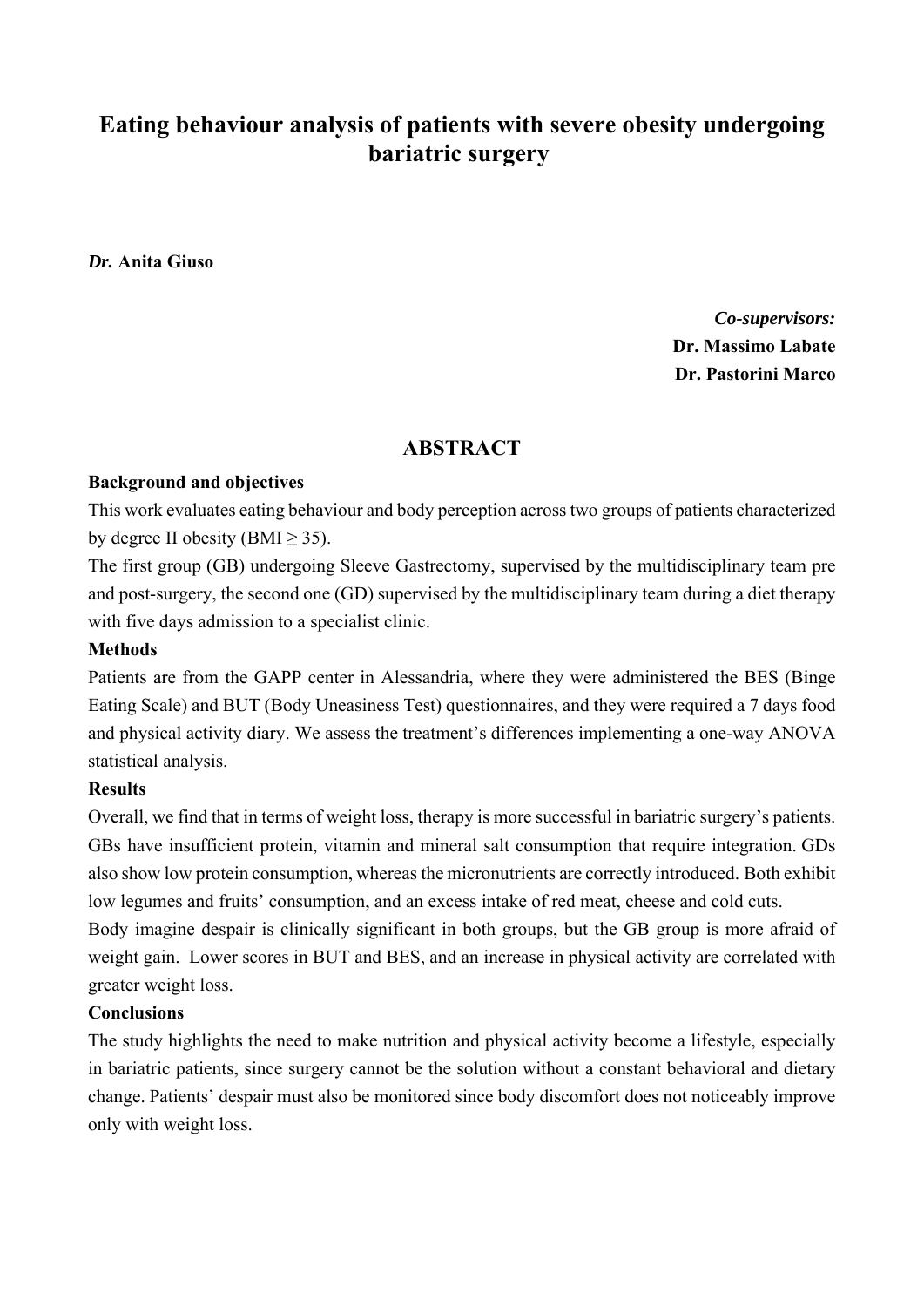#### **Alarming Weight Cutting Practices in Youth Olympic Combat Sports**

Nemanja Lakicevic<sup>1\*</sup>, Joseph J Matthews<sup>2</sup>, Guilherme G. Artioli<sup>3</sup>, Giuseppe D'antona<sup>4</sup>, Antonio Paoli<sup>5</sup>, Antonino Bianco<sup>1</sup> and Patrik Drid<sup>6</sup>

<sup>1</sup>Sport and Exercise Sciences Research Unit, University of Palermo, 90133 Palermo, Italy <sup>2</sup>Research Centre for Life and Sport Sciences (CLaSS), School of Health and Life Sciences, Department of Sport and Exercise, Birmingham City University, United Kingdom. 3 School of Physical Education and Sport, University of São Paulo, São Paulo Brazil <sup>4</sup>CRIAMS-Sport Medicine Centre, University of Pavia, 27058 Voghera, Italy 5 Department of Biomedical Sciences, University of Padova, 35122 Padova, Italy 6 Faculty of Sport and Physical Education, University of Novi Sad, 21000 Novi Sad, Serbia

### **Abstract**

Background and objectives: Patterns of weight cycling in adult combat sports have been extensively studied, yet data on this matter in child and adolescent combat athletes is rather scarce.

Methods: PubMed, EBSCOhost and Web of Science were used to systematically search relevant literature. Eligible studies had to record the methods used to elicit rapid weight loss (RWL) and/or record the oscillations in bodyweight during the RWL phase within a context of an official competition in children and/or adolescent combat sport athletes.

Results: RWL is highly prevalent in children and adolescent combat athletes, ranging from 25% to 94% depending on the type of combat sport, age and level of competition. These athletes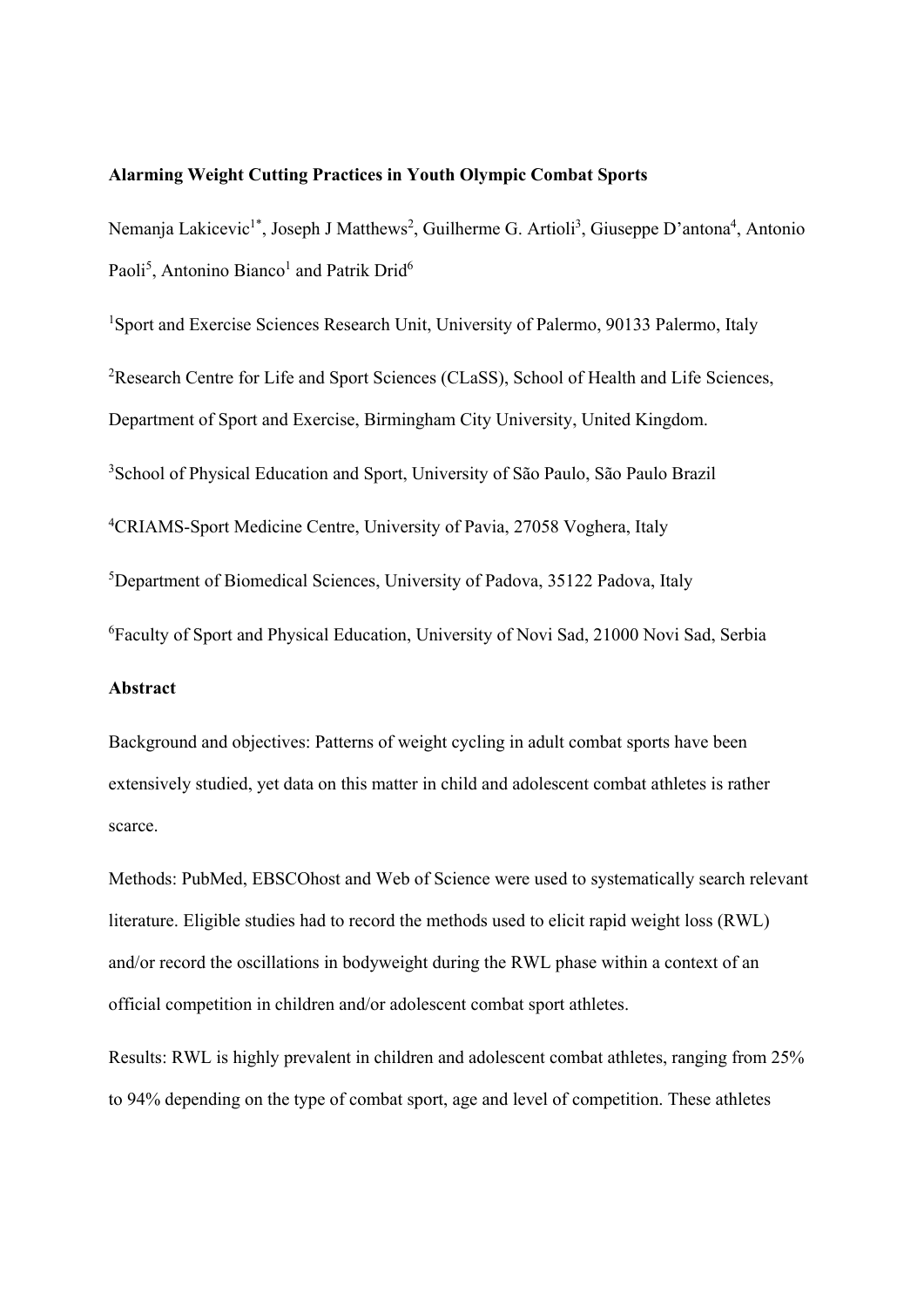regularly prompt RWL by increasing exercise frequency and intensity, decreasing fluid and food intake, training in impermeable suits and using sauna frequently. Overall, the magnitude of RWL was ranging from  $\sim$ 1% to 6.3 $\pm$ 3.7% with significant RWL variations within individual studies and individuals within those studies.

Conclusions: Acquired data indicated that RWL patterns in young combat athletes are similar to those found in their adult counterparts. Knowing that childhood and adolescence are critical periods for growth and development, RWL needs to be stringently regulated and ideally banned in this population.

#### References:

Alderman, B. L., Landers, D. M., Carlson, J. O. H. N., & Scott, J. R. (2004). Factors related to rapid weight loss practices among international-style wrestlers. *Medicine and science in sports and exercise*, *36*(2), 249-252.

Boisseau, N., Vera-Perez, S., & Poortmans, J. (2005). Food and fluid intake in adolescent female judo athletes before competition. *Pediatric Exercise Science*, *17*(1), 62-71.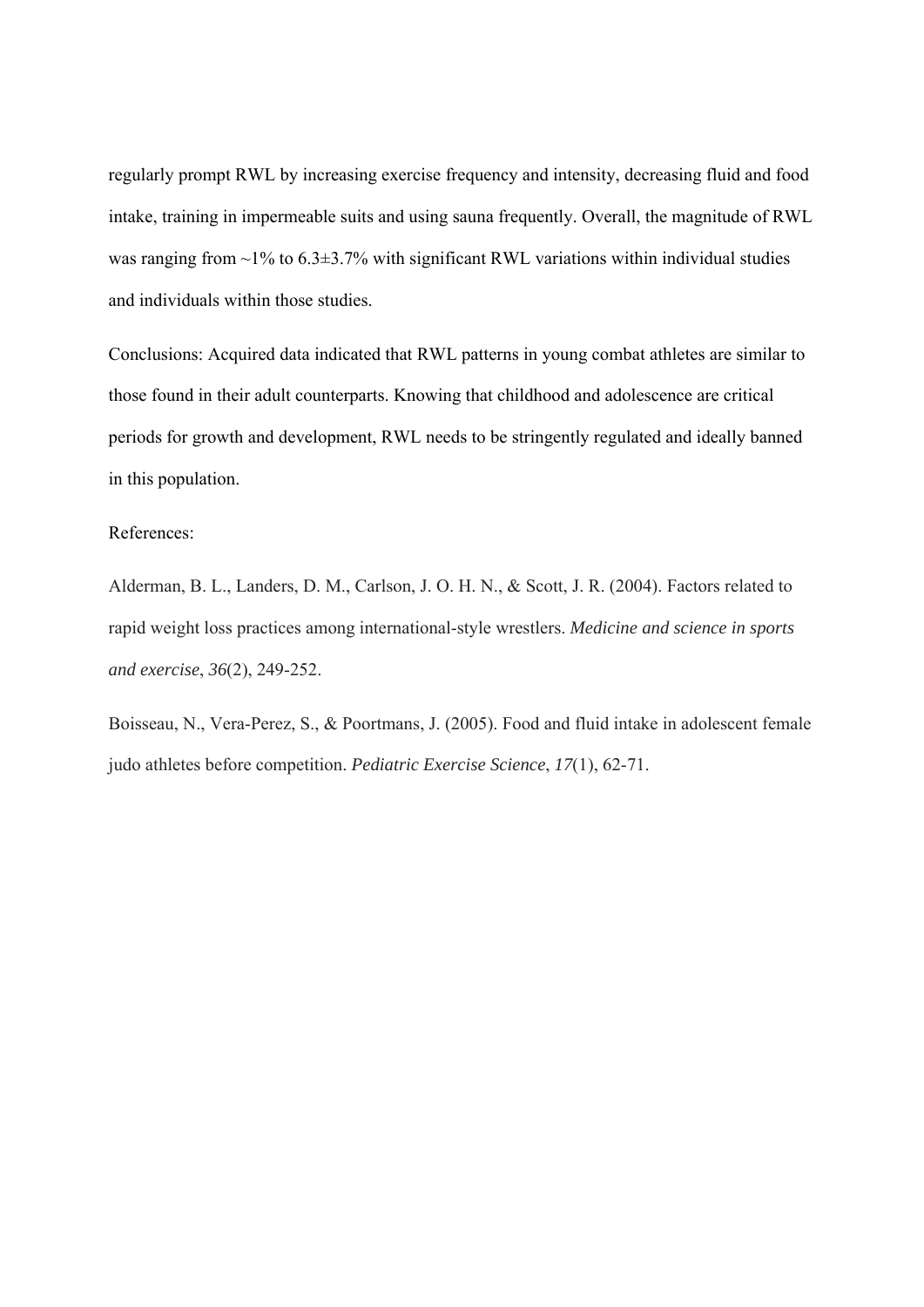# **Health-Related Lifestyle Profiles and sociodemographic correlates in an Italian Academic community.**

Elena Lonati<sup>b</sup>, Roberta Adorni<sup>a</sup>, Francesco Zanatta<sup>a</sup>, Michael Belingheri<sup>b</sup>, Massimiliano Rossetti<sup>c</sup>, Matteo Colleoni<sup>c</sup>, Michele Riva<sup>b</sup>, Paola Palestini<sup>b</sup>, Patrizia Steca<sup>a</sup>.

<sup>a</sup> Department of Psychology, University of Milano-Bicocca, Piazza dell'Ateneo Nuovo, 20126 Milan, Italy

<sup>b</sup> School of Medicine and Surgery, University of Milano-Bicocca, Via Cadore, 48, 20900 Monza, Italy

<sup>c</sup> Department of Sociology and Social Research, University of Milano-Bicocca, Piazza dell'Ateneo Nuovo, 20126 Milan, Italy

**Background and objectives:** Promoting healthy behaviors throughout life is an essential prevention tool against chronic disease onset and progression in adulthood. This study aims to explore the lifestyles of an Italian academic community to plan targeted initiatives to promote and improve healthy lifestyles in students and employees with consequent impact on their entourage.

**Methods**: A sample of 8715 adults (mean age = 26 years; range = 18-76; 30% male) participated in an online survey designed to evaluate the associations among lifestyle profiles (including diet, physical activity, cigarette smoking, and alcohol consumption), sociodemographic factors (age, gender, and academic role), and Body Mass Index (BMI). Lifestyle profiles were identified through cluster analysis, and a multinomial logistic regression was then performed to relate clusters obtained to sociodemographic variables and BMI.

**Results:** Data show that older age was associated with the probability of belonging to the clusters with the worst behavior in smoking and alcohol consumption, but with the healthiest diet. The younger the age, the greater the probability of belonging to the more physically active cluster. Men were more likely than women to belong to the lifestyle profile with the highest alcohol consumption and the highest physical activity. Lower BMI was associated with the highest amount of physical activity profile.

**Conclusion:** This study shed light on factors associated with different co-occurring health-related behaviors that should be considered in planning effective communication strategies promoting adherence to health claims.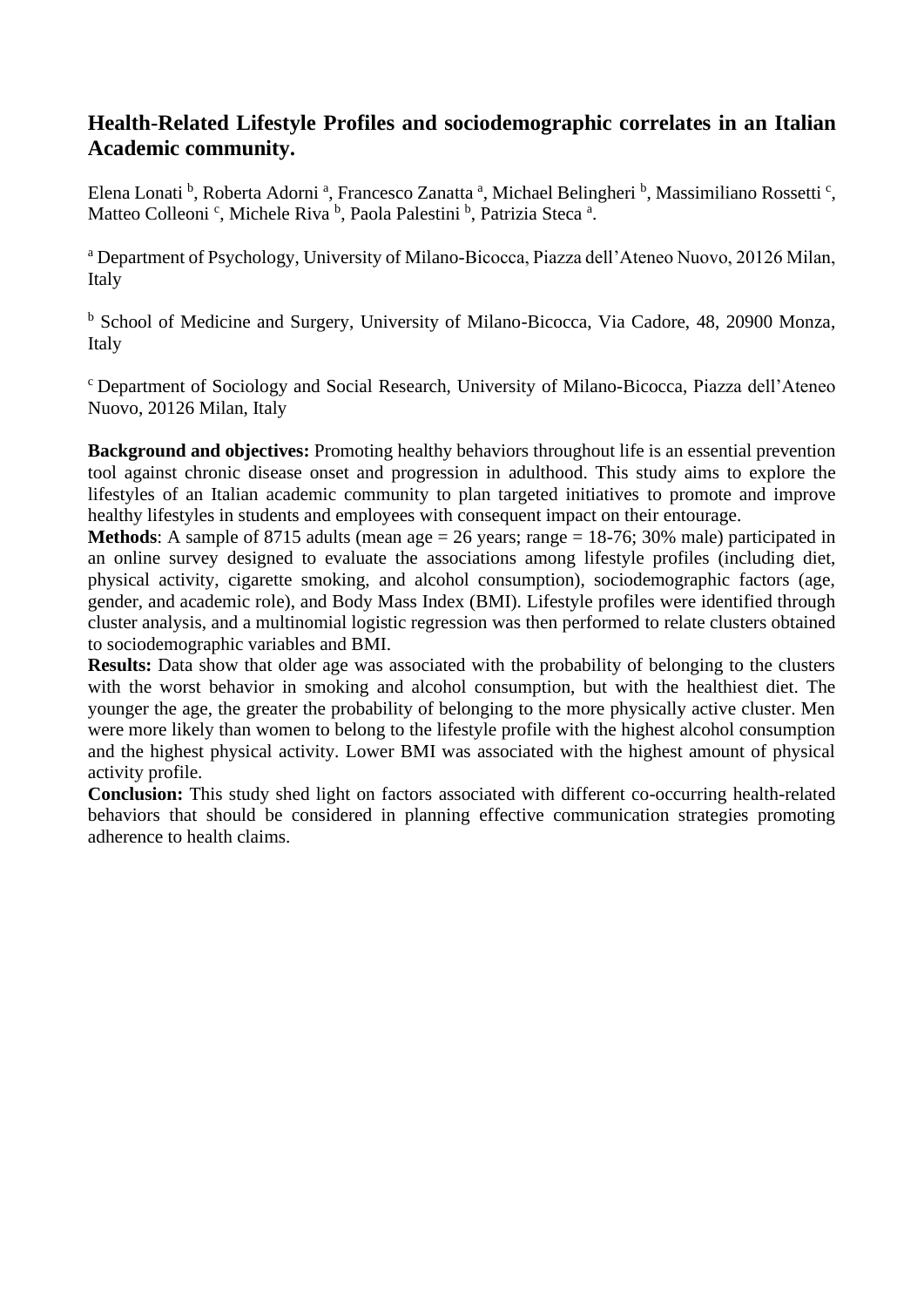### **Title**

Effectiveness of a specific probiotic composition to reduce baby-blues and improve breastfeeding quality in post-partum women

### **Authors**

P. Malfa<sup>1</sup>, S. Castegnaro<sup>1</sup> and F. Vicariotto<sup>2</sup> <sup>1</sup> SynBalance srl, Origgio (VA) – Italy 2 Humanitas-S.PIO X Hospital Milan (MI)- Italy

### **Background and objectives**

After delivery, mothers could suffer from a common non-pathologic condition leading them to feel anxious, sad and irritable. This *post-partum* state is generally considered as part of mood disorders, called "baby blues". In this RDBP trial, the primary objective is to re-establish gut microbiota, that influences the gut-brain communication with a positive effect on mood imbalances. As a secondary endpoint, evaluation of breastfeeding quality and prevalence of infant colic have been observed.

### **Methods**

A RDBP trial has been carried out in 200 *post-partum* healthy females divided in active (probiotics and multivitamin) and reference treatment (multivitamin) for 90 consecutive days. During the clinical visits, planned after 45 and 90 days, the gynecologist evaluates the symptoms related to maternal depression and the quality of breastfeeding, through specific questionnaires.

### **Results**

The results showed that the active treatment, containing *Limosilactobacillus reuteri* PBS072 and Bifidobacterium breve BB077 (4x10<sup>9</sup> CFU/day) together with multivitamins, improved significantly the mother state compared to the reference treatment  $(p<0.001)$ . In the same way, breast-feeding quality and baby's cries reduction reported a significant improvement in the probiotic group (p<0.001). These positive results are confirmed after 45 and 90 days after delivery.

### **Conclusions**

The importance of maintaining a healthy gut microbiota in the regulation of gut-brain axis is crucial. In such a delicate condition like post-pregnancy, mum's mood can be affected by several changes, also linked to an altered gut microbiota. The present clinical study showed the positive effect of a probiotic supplement in improving mum's mood symptoms in the first trimester after delivery.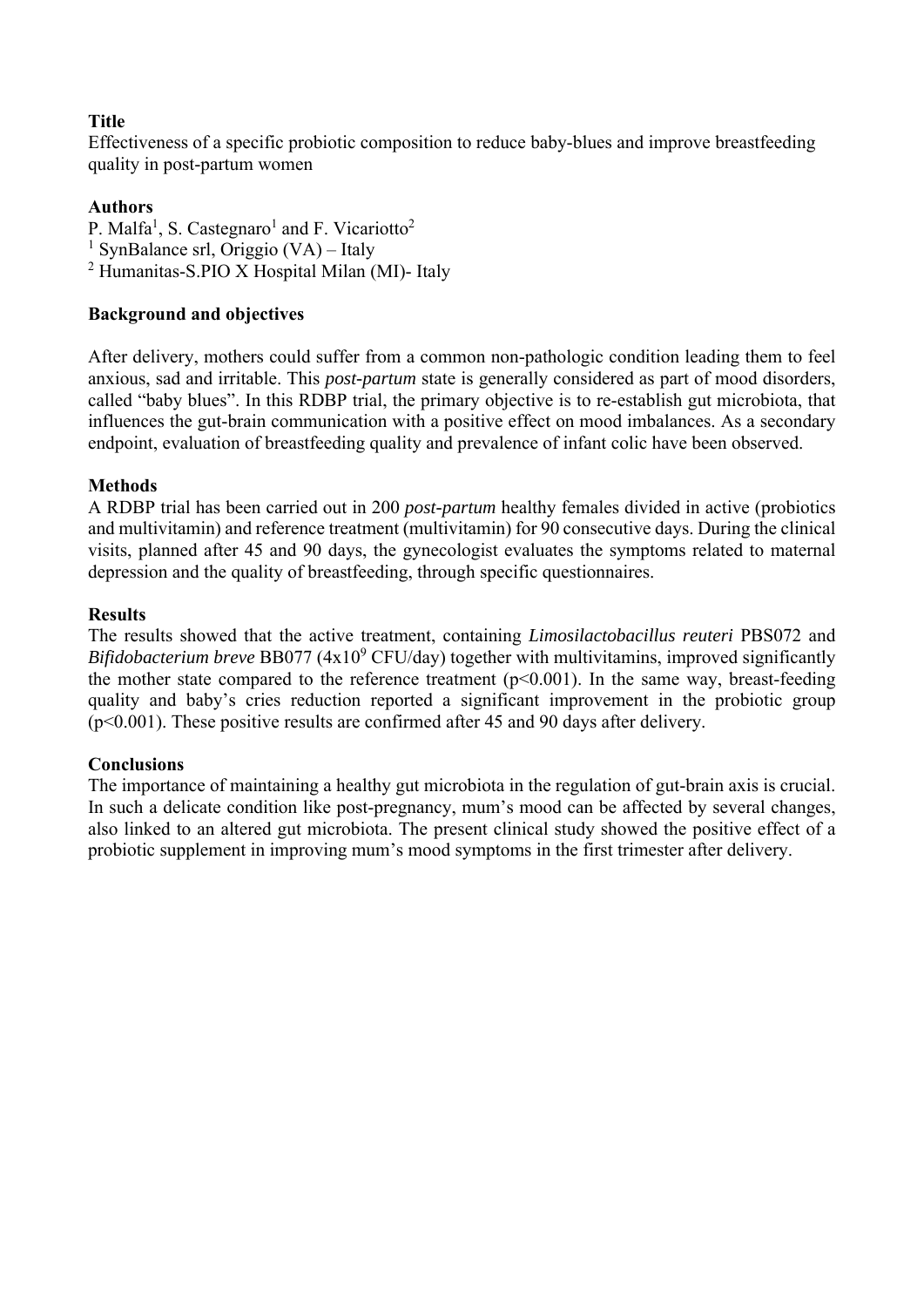# *Sarcopenia and Long-COVID: nutritional strategies for home rehabilitation*

*Federica Marazzi, Silvia Brazzo, Cristina Pallavicini, Ilaria Vietti, Matteo Manuelli, Hellas Cena Clinical Nutrition and Dietetics Service- ICS Maugeri IRCCS, Pavia, Italy* 

# **Background and objectives**

Long-COVID can become a risk factor for the development of sarcopenia and/or malnutrition, but it can also arise in already malnourished and/or sarcopenic patients. The aim of this work was to develop practical sheets for post-Covid elderly sarcopenic and/or malnourished in-or outpatients in order to provide nutritional strategies for selfmanagement.

# **Methods**

We created easy-to-use cards with nutritional tips for patients with dysgeusia, parosmia, loss of appetite, nausea, diarrhea, abdominal distension, fatigue, neurological symptoms, wheezing and dry mouth. Low volume, few ingredients, easy to cook recipes were created considering national and international nutritional guidelines.

### **Results**

We propose 4 nutritional tips cards for healthy diet and nutritional education using simple language and graphics, useful for inpatients nutritional rehabilitation process and also as a tool to enable long-term self-management in elderly outpatients.

In addition, we developed:

- 1 card for 24h food-intake
- 1 card for Oral Nutritional Supplements (ONS) intake
- 1 card with 2 recipes using ONS to prepare snacks
- 8 cards with nutritional advise for specific Long-Covid symptoms
- 28 recipes cards (for breakfast, lunch, dinner and snacks)
- 3 daily menus (1500 kcal, 1800 kcal, 2100 kcal)

# **Conclusions**

This preliminary work emphasizes the importance of easy-to-use tools to deliver a fast but personalized nutritional intervention in elderly post-covid sarcopenic patients. The cards developed could become part of the nutritional tele-consultation record and be used for long-term nutritional rehabilitation.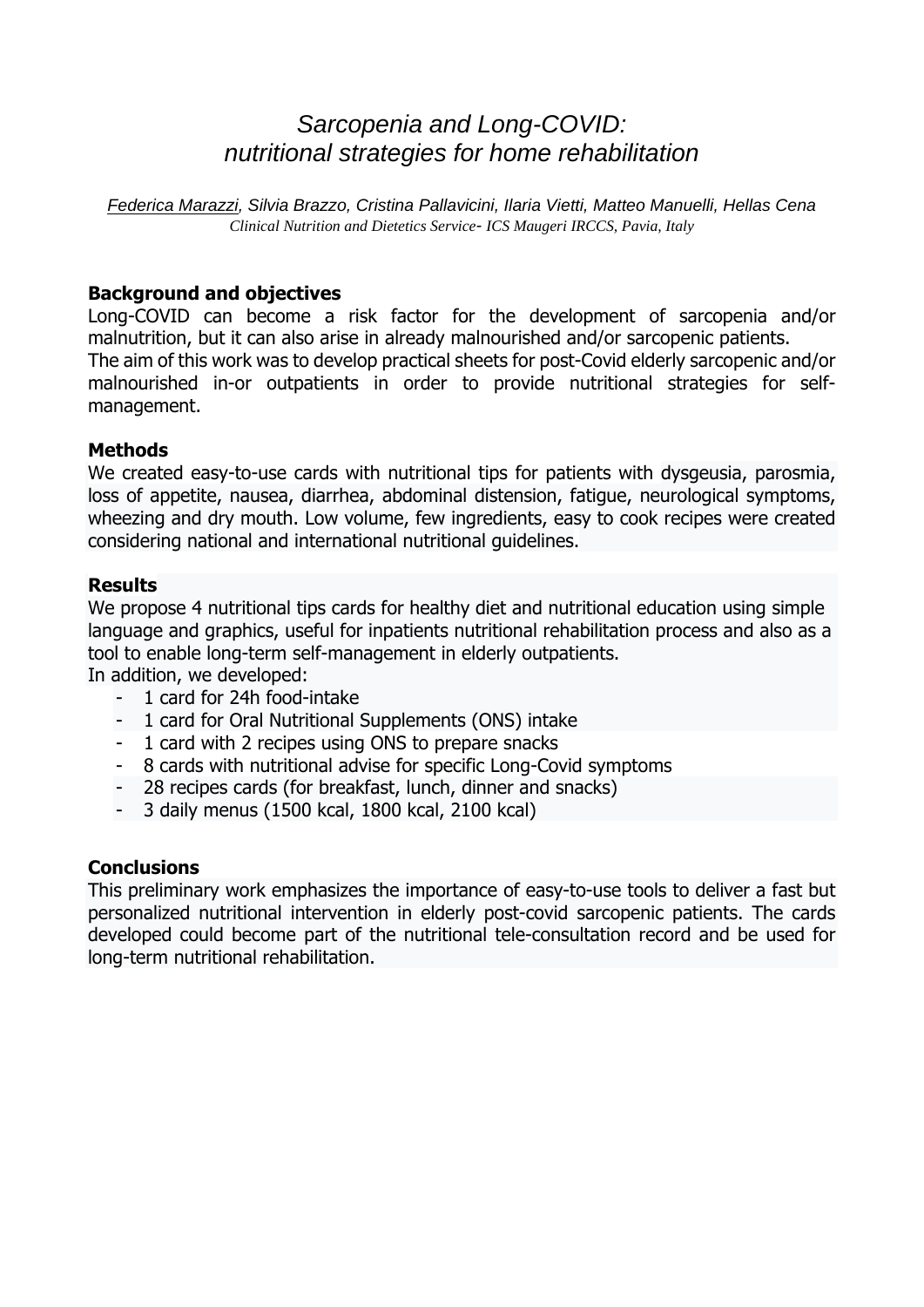### **Can the Neck circumference replace BMI as a reliable risk index among COVID‐19 patients?**

Marco Mattioli<sup>1</sup>, Stefano Di Bella<sup>2</sup>, Verena Zerbato<sup>2</sup>, Gianfranco Sanson<sup>3</sup>, Erik Roman-Pognuz<sup>4</sup>, Paolo De Cristofaro<sup>1</sup>, Andrea Palermo<sup>5</sup>, Michael Valentini<sup>2</sup>, Ylenia Gobbo<sup>2</sup>, Anna Wladyslawa Jaracz2, Elizabeta Bozic Hrzica<sup>2</sup>, Cristiane Campello Bresani-Salvi, Alexandre Bezerra Galindo<sup>6</sup>, Sergio Crovella<sup>7</sup>, Roberto Luzzati<sup>1</sup>

*1. Centro Specialistico Nutrizionale di Castellalto (TE), 2. SC di Malattie Infettive (Trieste), 3. Dipartimento Universitario di Scienze Mediche Chirurgiche e della Salute (Trieste), 4. SC di Anestesia Rianimazione e Terapia Antalgica (Trieste), 5. SC di Endocrinologia dell'Università Campus Biomedico (Roma), 6. Laboratory of Virology and Experimental Therapy, Oswaldo Cruz Foundation, Ministry of Health, (Recife, Brazil), 7. Department of Biological and Environmental Sciences, College of Arts and Sciences, Qatar University, (Doha, Qatar).*

#### Background and objectives

SARS‐COV‐2 infection can have a severe clinical course, burdened by death, especially in patients with obesity, cardiometabolic and respiratory comorbidities. Body Mass Index (BMI) is a risk indicator that has some limitations such as disregarding lean mass and fat distribution. On the contrary, Neck Circumference (NC) correlates with waist circumferences and with cardio-metabolicinflammatory risk factors; for this reason, NC has a more reliable physiopathological value compared to  $BMI^{1,2,3}$ .

The objective of our study was to validate the potential of NC as a predictor of critical condition in COVID‐19 patients.

#### Methods

We have conducted a prospective multicenter study on 397 hospitalized COVID‐19 patients (Ospedale Universitario di Trieste, Italy and Ospedale Universitario di Recife, Brazil) from March to December 2020, to whom NC was measured on admission.

The median age was 65 (54‐75), 68%(n=272) were male and 25% were obese. The NC median was 38 cm (36–40) for women and 42 cm (39–44) for men.

Study outcome: mortality at 30 and 60 days from diagnosis.

#### Results

Cumulative mortality rate was 13.1%(n=52) and 15.9%(n=63) at 30 and 60 days, respectively. Patients with the "large neck" phenotype (> 4° quartile) showed a significative increased risk of death at 30 (p=0.017) and 60‐days(p=0.019).

#### **Conclusions**

In a previous study<sup>3</sup>, we highlighted how the neck circumference, taken on admission, was associated independently and significatively with intubation risk.In this study, we showed how hospitalized COVID-19 patients with the "large neck" phenotype have more than doubled the risk of mortality, independently from BMI.

#### **Bibliography**

- 1. Yang G-R, Dye TD, Zand MS, Fogg TT, Yuan S-Y, Li D. Association between neck circumference and coronary heart disease: a metaanalysis. Asian/Pacific Isl Nurs J. 2019;4(1):34-46. https://doi.org/10. 31372/20190401.1031
- 2. Di Bella S, Zerbato V, Sanson G, Roman-Pognuz E, De Cristofaro P, Palermo A, Valentini M, Gobbo Y, Jaracz AW, Bozic Hrzica E, Bresani-Salvi CC, Galindo AB, Crovella S, Luzzati R. Neck Circumference Predicts Mortality in Hospitalized COVID-19 Patients. Infect Dis Rep. 2021 Dec 10;13(4):1053-1060. doi: 10.3390/idr13040096.
- 3. Di Bella S, Cesareo R, De Cristofaro P, et al. Neck circumference as reliable predictor of mechanical ventilation support in adult inpatients with COVID-19: A multicentric prospective evaluation. Diabetes Metab Res Rev. 2021;37(1):e3354.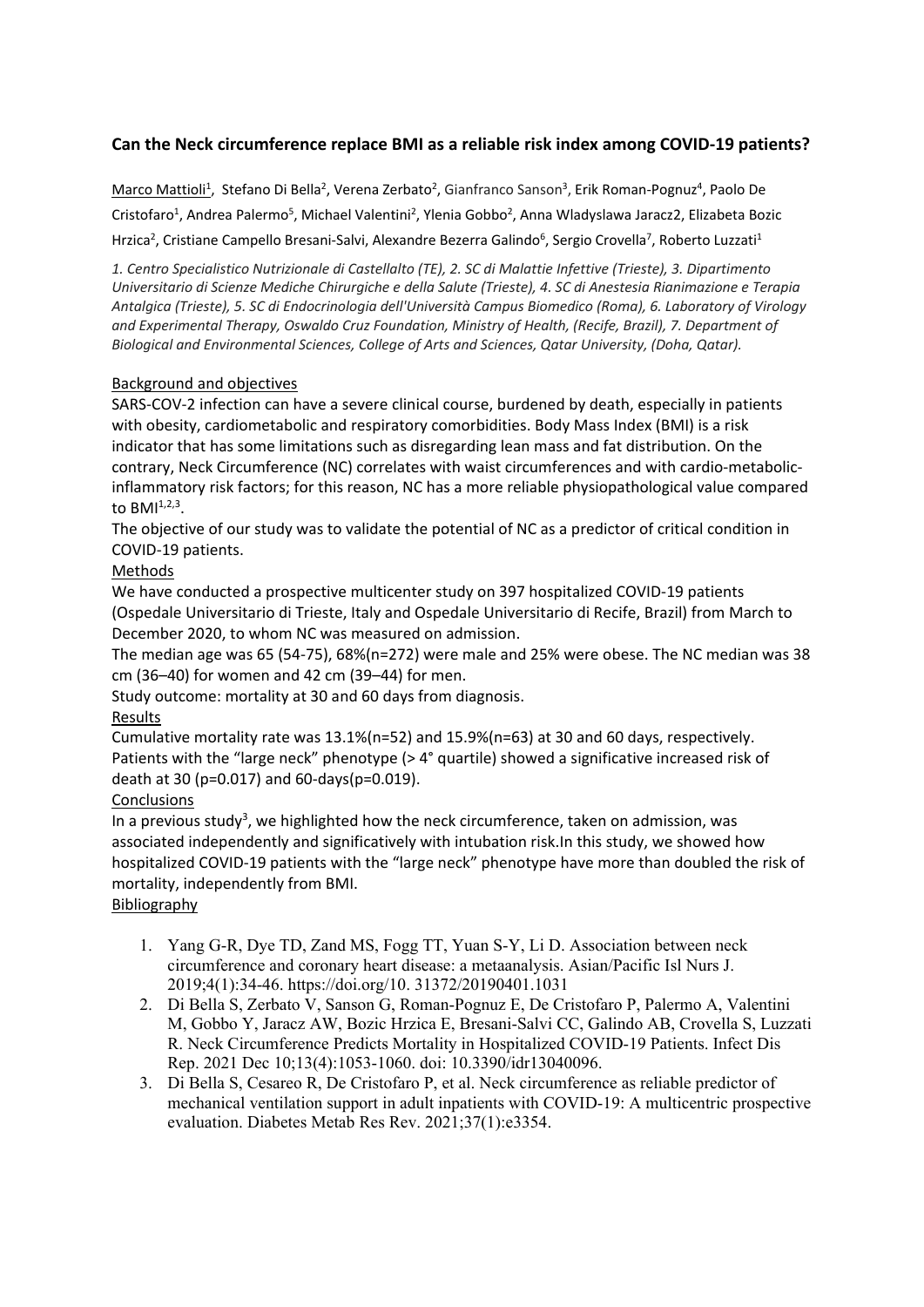# **CANNED FISH CONSUMPTION AND COLON RECTAL CANCER RISK**

# Carlotta Franchi,<sup>1,2</sup> Ilaria Ardoino,<sup>1</sup> Cristina Bosetti,<sup>1</sup> Eva Negri,<sup>3</sup> Diego Serraino,<sup>4</sup> Anna Crispo,<sup>5</sup> **Antonio Giacosa,6 Elena Fattore,1 Giorgia Nardin,1 Alberto Dolci,7 Carlo la Vecchia,8 Barbara D'Avanzo.1**

- 1. Istituto di Ricerche Farmacologiche Mario Negri IRCCS, Milan, Italy
- 2. Italian Institute for Planetary Health (IIPH), Milan, Italy
- 3. Università di Bologna, Bologna, Italy
- 4. National Cancer Institute IRCCS, Aviano (PN), Italy
- 5. Istituto Nazionale dei Tumori IRCCS, Fondazione G. Pascale, Naples, Italy
- 6. Policlinico di Monza, Monza, Italy
- 7. Bolton Food Spa, Milan, Italy
- 8. Università degli Studi di Milano, Milan, Italy

### **Background and objectives**

In 2020 colorectal cancer (CRC) was the second leading cause of cancer mortality worldwide. Primary prevention is essential for reducing this burden, acting on modifiable factors, like dietary habits. Previous studies reported a protective effect of fish on CRC, mainly considering fresh and processed fish as a unique item, thus preventing to disentangle their possibly different effects. We aimed to investigate the relationship between canned fish consumption and CRC risk.

### **Methods**

We analyzed data from two case‐control studies conducted in different Italian areas between 1992 and 2010, including a total of 2419 cases and 4723 hospital-based controls. Canned fish consumption was analyzed on the weekly frequency as <1 serving per week (s/w),  $1 < 2$  s/w and  $\ge 2$ s/w. Odds ratios (ORs) and 95% confidence intervals (95%CIs) have been estimated using unconditional logistic regression models, adjusting for main recognized confounding factors.

### **Results**

We found an inverse association between canned fish and CRC risk with a significant trend (OR=0.81, 95%CI: 0.71‐0.92 for intermediate consumption and OR=0.66, 95%CI: 0.51‐0.85 for the highest). The same results were also confirmed for colon and rectal cancer separately (OR=0.66, 95%CI: 0.49‐0.90 and OR=0.65, 95%CI: 0.44‐0.95 for the highest category) and also in strata of several covariates.

### **Conclusions**

This study shows an inverse dose‐response association between canned fish consumption and CRC risk. Studying canned fish as a separate food can help identify strategies to support healthy diet in the population with relevant public health implications, given the high rank of CRC in incidence and mortality.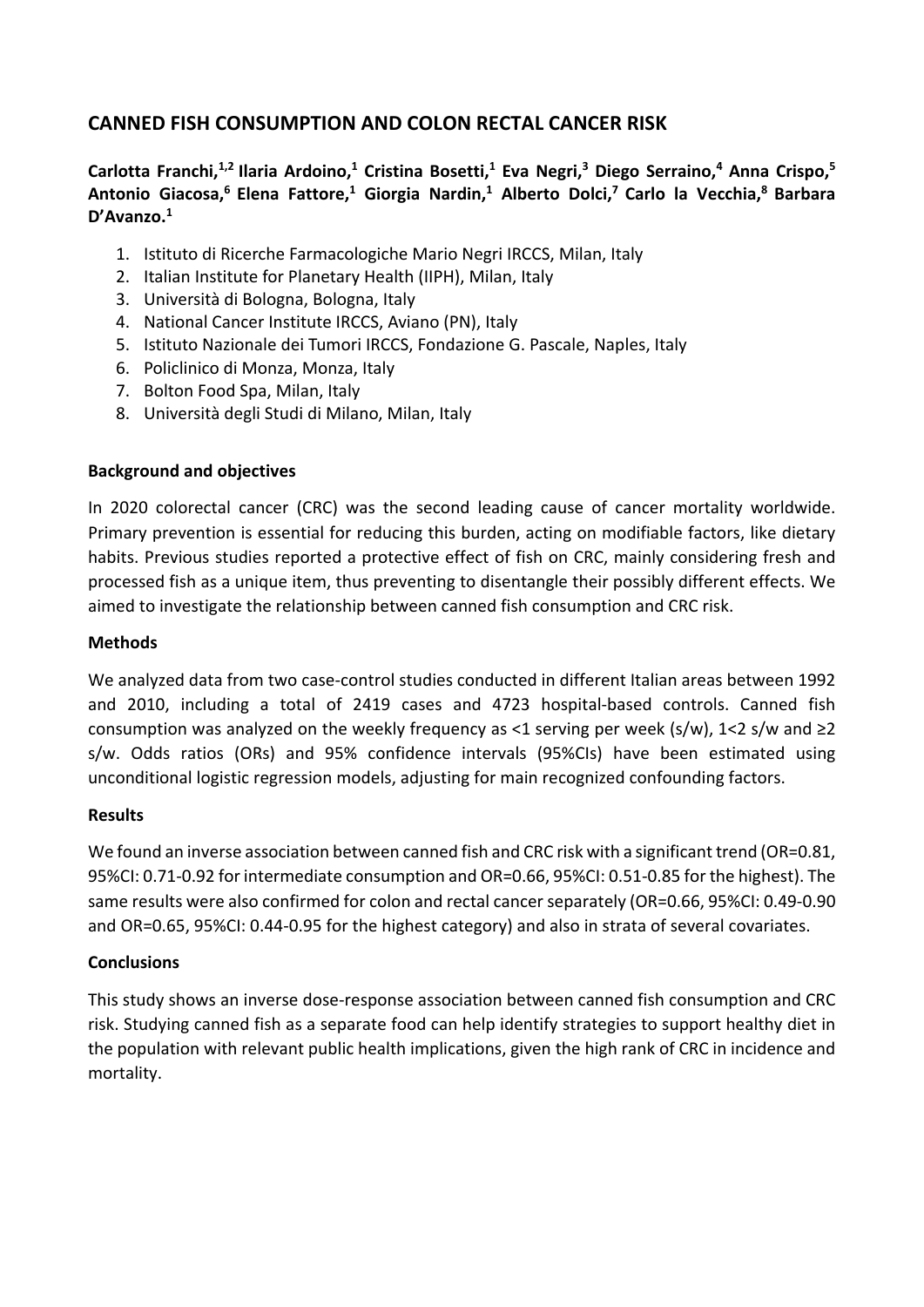### **The role of diet on the risk of dementia in the oldest old: The Monzino 80-plus populationbased study**

Cristina Nicoli,<sup>1</sup> Patrizia Riso,<sup>1</sup> Alessia A. Galbussera<sup>2</sup>, Ugo Lucca,<sup>2</sup> Cristina Bosetti,<sup>2</sup> Silvano Gallus,<sup>2</sup> Mauro Tettamanti,<sup>2</sup> Carlotta Franchi.<sup>2,3</sup>

- 1. Università degli Studi di Milano
- 2. Istituto di Ricerche Farmacologiche Mario Negri IRCCS
- 3. Italian Institute For Planetary Health (IIPH)

Background & aims: Dementia is one of the most prevalent chronic age-related diseases, and lacks effective treatments. Dietary habits and nutrition may be important modifiable risk factors for dementia, but evidence is still limited particularly among the very old. Aim of the present work is to study the association of the Mediterranean diet and its components with prevalent and incident dementia in the oldest-old.

Methods: A longitudinal and a cross-sectional studies were conducted analyzing data from the Monzino 80-plus study, a population-based study in subjects 80 years or older in the Varese province in Italy. Dietary habits were assessed using an FFQ and adherence to Mediterranean Diet was evaluated calculating a Mediterranean Diet Score. Multivariable models for dementia prevalence and incidence were adjusted for demographic and clinical characteristics.

Results: Information on nutrition was available for 1390 subjects in the cross-sectional study and 512 subjects in the longitudinal study. Greater adherence to Mediterranean diet, consumption of eggs, fruits and vegetables, carbohydrates, and greater food intake were associated with a lower prevalence of dementia. Increasing number of portions per week and consumption of legumes significantly decreased by about one-third the incidence of dementia during the 3.6-year mean follow- up.

Conclusion: Oldest-old eating less and having diets with less variety and nutrient density were more frequent among subjects with dementia. The longitudinal analysis confirmed oldest-old subjects who eat more and those who have a higher intake of legumes are at decreased risk of developing dementia.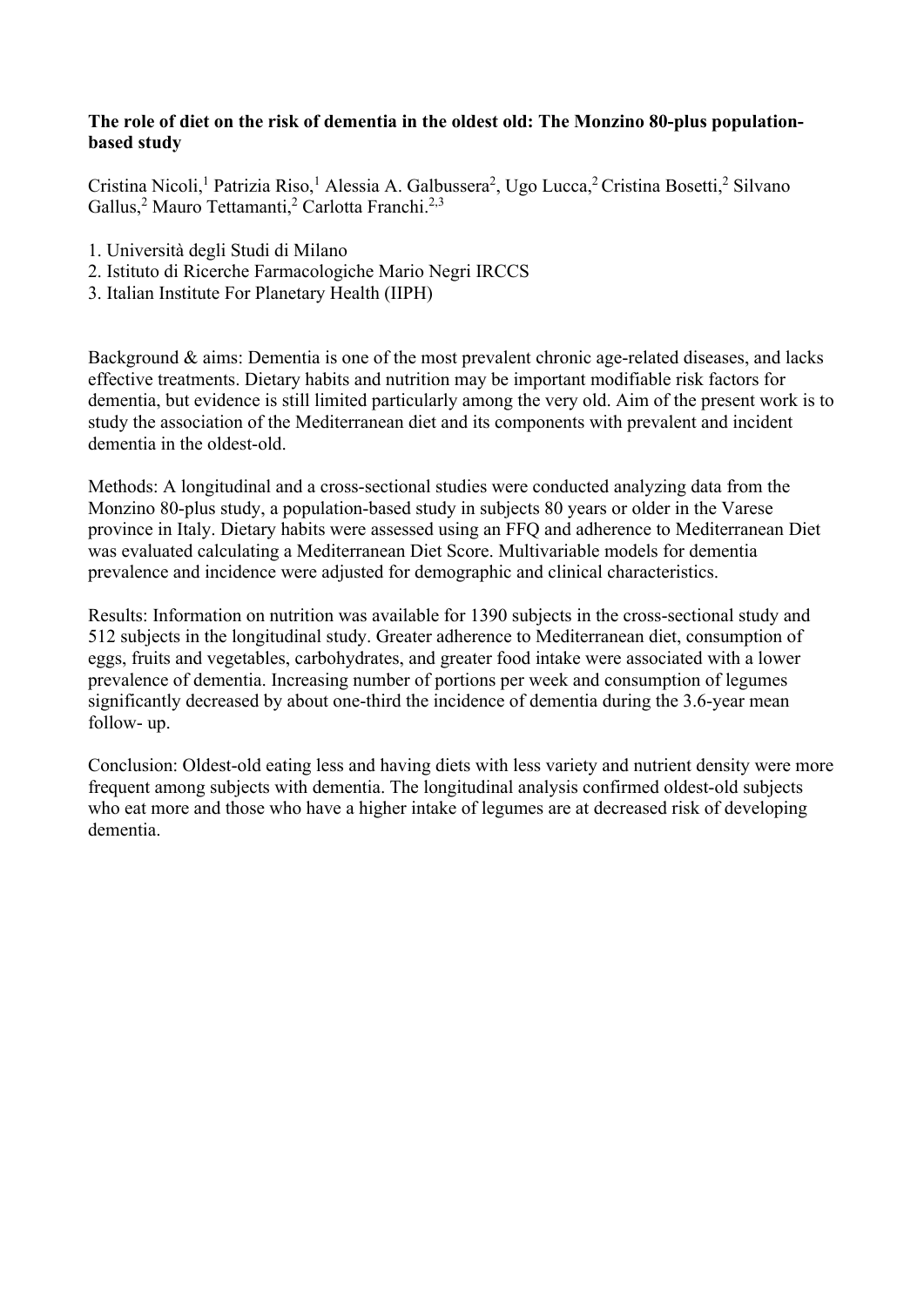# **A multidisciplinary approach to study and manage the childhood obesity**

Maria Paola Zampella<sup>1</sup>, Annamaria Galietta<sup>2</sup>, Sara Fenili<sup>1</sup>, Mario Mancini<sup>3</sup>, Arianna Bettiga<sup>5</sup>, Marzia Bedoni<sup>4</sup>, Rudy Alexander Rossetto<sup>1</sup>

<sup>1</sup> O.N.B. (Ordine Nazionale dei Biologi) Lombardia (Milano).

2 TomaLab – TOMA ADVANCED BIOMEDICAL ASSAYS SPA – Busto Arsizio (VA).

<sup>3</sup> Pediatric and Adolescent Andrological Unit, Department of Pediatrics, San Paolo Hospital,

ASST Santi Paolo e Carlo, Università degli Studi di Milano, Milan 20142, Italy;

4 IRCCS Fondazione Don Carlo Gnocchi ONLUS, Milan 20148, Italy

<sup>5</sup> Ospedale San Raffaele – Urological Research Institute, Division of Experimental Oncology, IRCCS San Raffaele Scientific Institute, 20132 Milano, Italy.

# **"Background and objectives",**

Childhood obesity constitutes one of the major worldwide public health problems.

Okkio Surveillance System data (2019) indicate national percentage of obese and overweight children (6-10 years) is 9.4% and 20.4% respectively.

The goal of this project is to investigate genetic alterations that encode receptors or enzymes involved in vitamin metabolism such as cholesterol metabolism (Duncal L.; 2017). We will perform endocrinological analyses to highlight interaction between diet, metabolism and hormonal balance in children, as possible factors of obesity.

# **"Methods",**

We propose a multidisciplinary team of physicians, nutritionists, geneticists and psychologists to address childhood obesity with a systemic approach.

The initial step will be identify a possible family predisposition and lifestyle issues and then proceed to genetic analysis evaluating the result in relation to the environment.

The duration of the project is 24 months. We will analyse a genetic profile of 150 children to identify predispositions, comparing them with the family medical history, psychological aspects and an endocrinological check-up.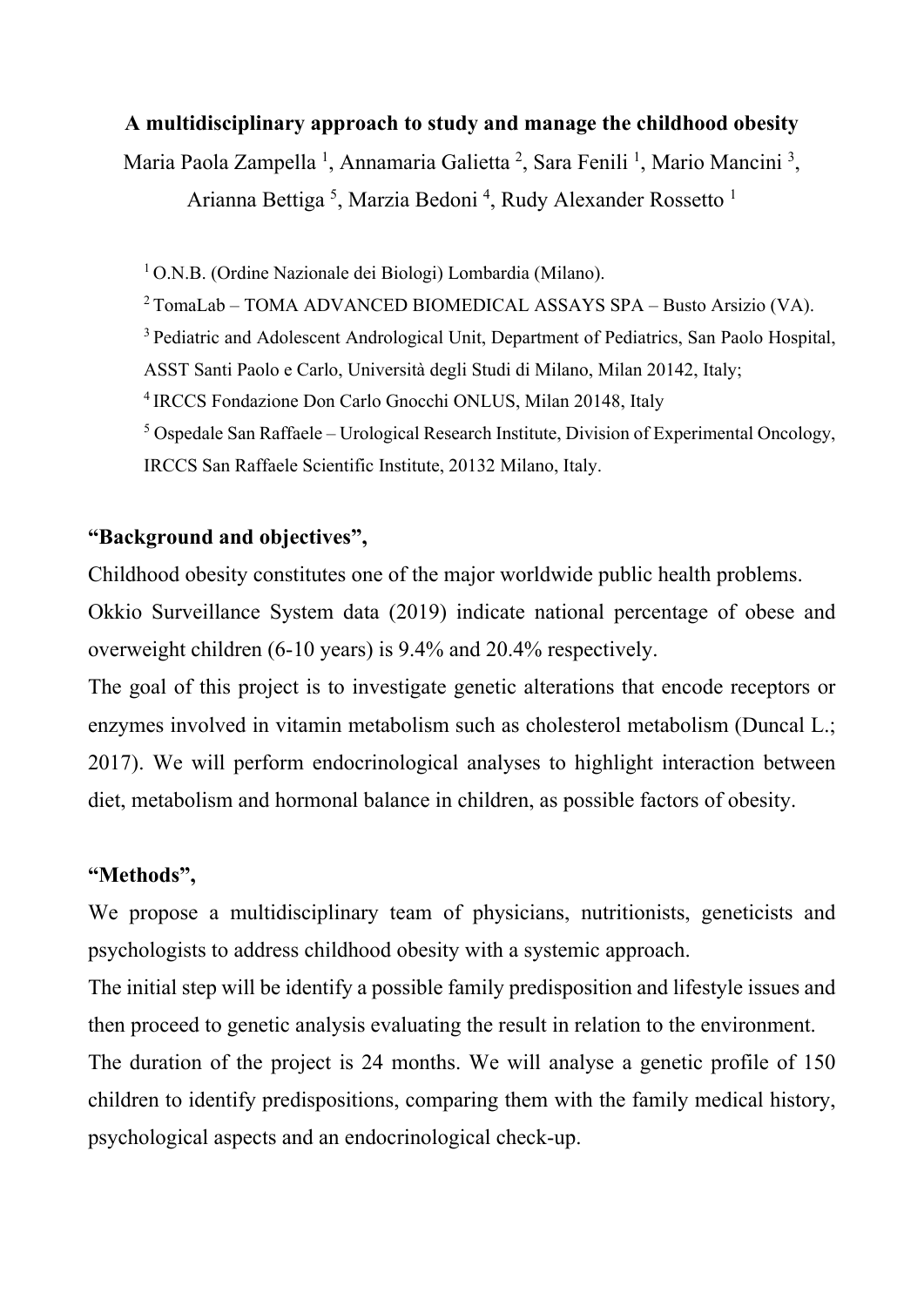A computational model will be used for genetic analysis evaluating the contribution of different genetic variants.

Afterwards will be carried out training for parents, school and health professionals.

# **"Results",**

The project is in progress, slowed down by the pandemic context. Some results derive from a pilot experience of the San Paolo Hospital Milan, the impairment of the hormonal axis in the obese pubertal male children.

# **"Conclusions"**

To address childhood obesity with a multidisciplinary approach for gender and precision medicine. Supported by appropriate nutrition education based on scientific approach.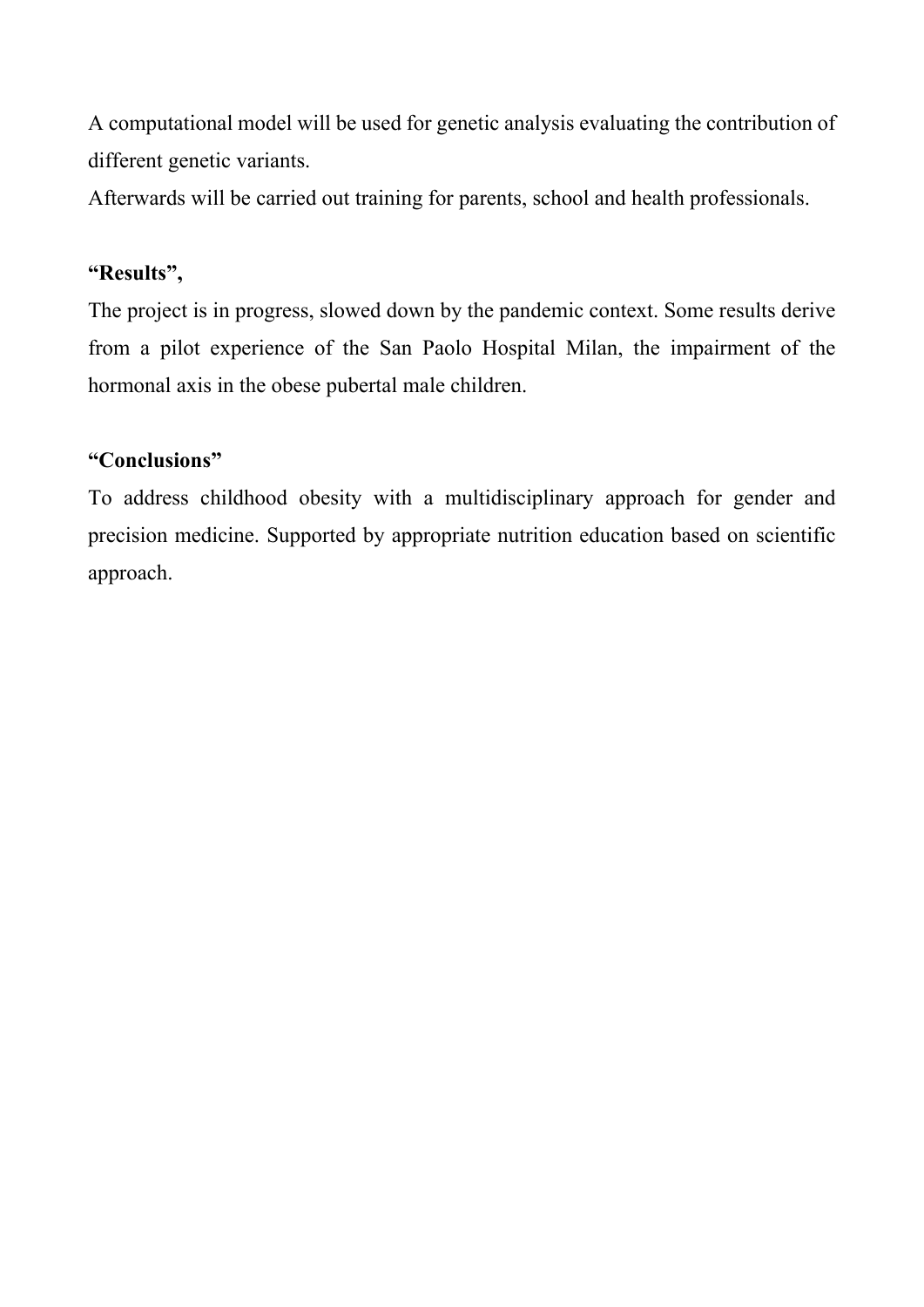#### **Food addiction assessment in a nonclinical sample of the Italian population.**

#### *Elvira Rostanzo*<sup>1</sup>  *and Anna Maria Aloisi1*

1 Department of Medicine, Surgery and Neuroscience, University of Siena, Siena, Italy

OBJECTIVE: Discussion about the potential addictive role of certain types of food and their link with obesity has recently increased. Researchers have developed instruments to specifically assess food addiction (FA). The aim of this pilot study was to investigate the prevalence of food addiction in a nonclinical sample of the Italian population.

METHODS: All participants (n = 148: 46 males, 102 females) completed the Yale Food Addiction Scale 2.0 (YFAS 2.0) and provided self‐reported measures and demographic information. They were divided into three age groups.

RESULTS: The prevalence of FA was 15.5% of our sample (82.6% of the subjects diagnosed with FA were female). The FA symptoms mean was 1.90 (SD = 2.87). In both sexes, participants aged 18–30 had the highest diagnosis of FA, with 52.1% of all FA subjects being females aged 18–30. According to the Body Mass Index (BMI), all the males diagnosed with FA were overweight or obese, as were most (63.2%) of the FA females.

CONCLUSIONS: Future food education policies could consider FA assessment together with that of other eating disorders, even among nonclinical subjects in order to anticipate diagnosis and improve treatment.

European Journal of Clinical Nutrition; https://doi.org/10.1038/s41430‐021‐00974‐7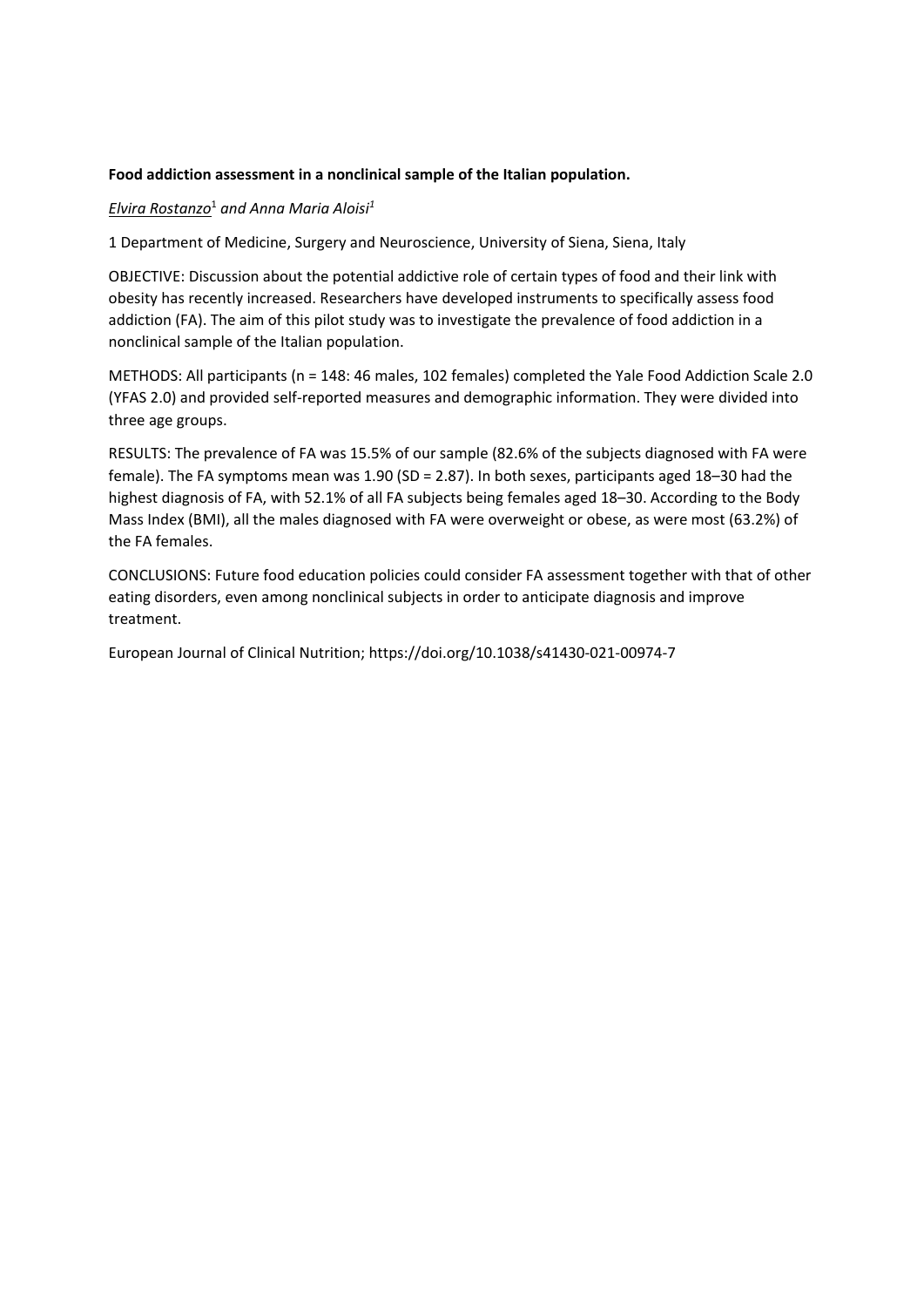# **Caloric restriction, physical and creative activities against breast cancer: our pilot study**

A. Mondino1\*, A. Surace2, M.G. Baù1, F. Gallo1, M. Bortolini3, M.P. Mano2.

1 Città della Salute e della Scienza, Torino, Italy;

- 2 University of Turin, Turin, Italy;
- 3 ASL Città di Torino, Turin, Italy

#### **Background and objectives**

Lifestyle plays a relevant role on personal cancer risk. Diet, physical activity and general lifestyle modifications are implicated in primary and secondary cancer prevention and could improve some chronic diseases (as metabolic syndrome). The aim of the study was to measure the effectiveness of a caloric restriction regime joined to a daily practice of physical and creative activities on some parameters related to the metabolic syndrome and the compliance of the patients to the proposed scheme.

#### **Methods**

The pilot study was conducted at Laboratorio Energia Mentale's (LEM) location for three years (2017, 2019 and 2020). It involved three groups of volunteers who took part in a residential one-week lasting experimental period. The program was composed by the first 4 days of a detox nutrition plan based only on vegetable products derived from organic, biologic, synergic and integrated farming, without animal proteins, fats and simple sugars. Specifically during the first period two meals were offered to the participants, each of them based on a combined dish of whole grains, legumes, cooked vegetables and fermented ingredients. These 4 days were followed by a 3-days period of fasting or mimicking-fasting regime, consisting in one or two hypocaloric meals based on complex sugar, vegetables, oleaginous seeds and only in some cases vegetable protein. During the whole period, the participants were offered a daily postural physical activity program and a creative activity at free choice among murals, mosaic or free-hand drawing. Basal data of the participants were collected (T0). All the participants had a postural examination with a flexibility and strength test. A medical evaluation was carried out to collect the personal and anthropometric data. During this basal evaluation (T0), height, waist circumference, waist-to height ratio (WtHR), glycemic value and blood pressure were collected and reevaluated at the end of the 7 daysexperience (T1).